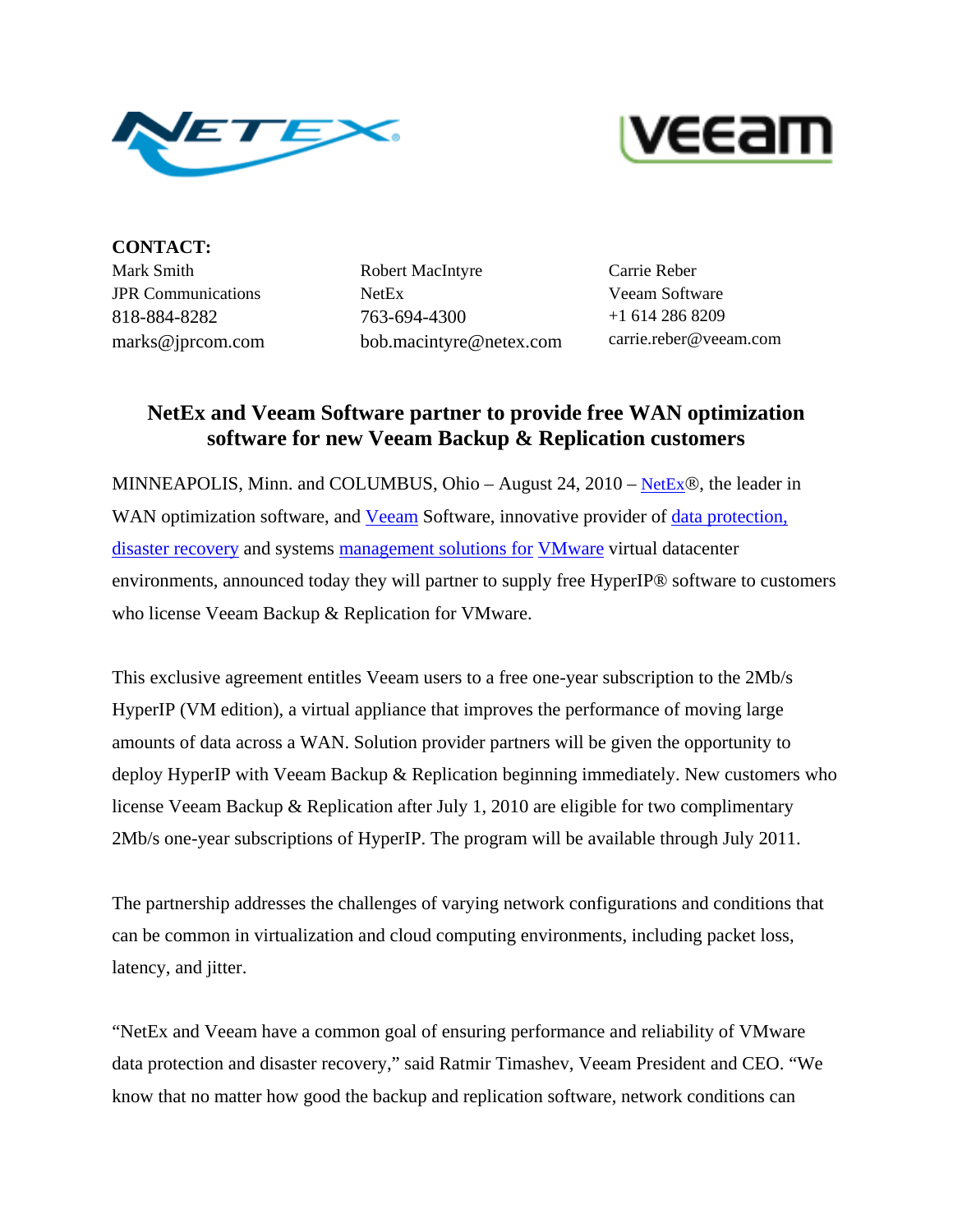sometimes result in less-than-ideal results for customers, so we are happy that NetEx will provide its software-based WAN optimization solution to our customers in this exclusive free offer."

"Time and time again, we have proven how HyperIP extends the functionality of VMware, and Veeam's backup and replication product provides an excellent platform for demonstrating this to a new market," said Robert MacIntyre, Vice President, Business Development and Marketing at NetEx. "When data, or virtual systems, must be transferred between locations as in a DR test scenario, users will find that HyperIP delivers a significant performance boost."

NetEx and Veeam will collaborate in the development of joint support materials and technical resources, such as end user documentation and training.

Veeam Backup & Replication is the first enterprise-ready solution that combines backup and replication in a single product for fast recovery in VMware ESX and ESXi environments, delivering near continuous data protection (CDP) at a cost that is 80 percent lower than traditional CDP. Veeam Backup & Replication combines the power of virtualization and the innovation of Veeam to provide Virtualized-Powered Data Protection, or vPower. Veeam's patent-pending technology enables instant VM recovery, universal application-item recovery and automated recovery verification.

NetEx's award-winning HyperIP is a software-only, virtualization-ready WAN optimization solution, ideal for moving large data sets across WANs securely, swiftly and seamlessly. Patentpending technology accelerates and optimizes industry-leading data replication and file transfer applications by aggregating multiple data replication applications over a shared connection while mitigating the inherent network latency and network disruption for long-distance remote TCP data transmissions. The full version of HyperIP supports long-distance data transfers at up to 800 Mb/s, the highest performance of any WAN optimization solution on the market, and 25 to more than 100 percent faster than competitive products. Transfer speed is optimized for the full range of data management applications, including backup & remote replication and business continuance/disaster recovery (BC/DR). NetEx offers HyperIP for cloud infrastructures as a